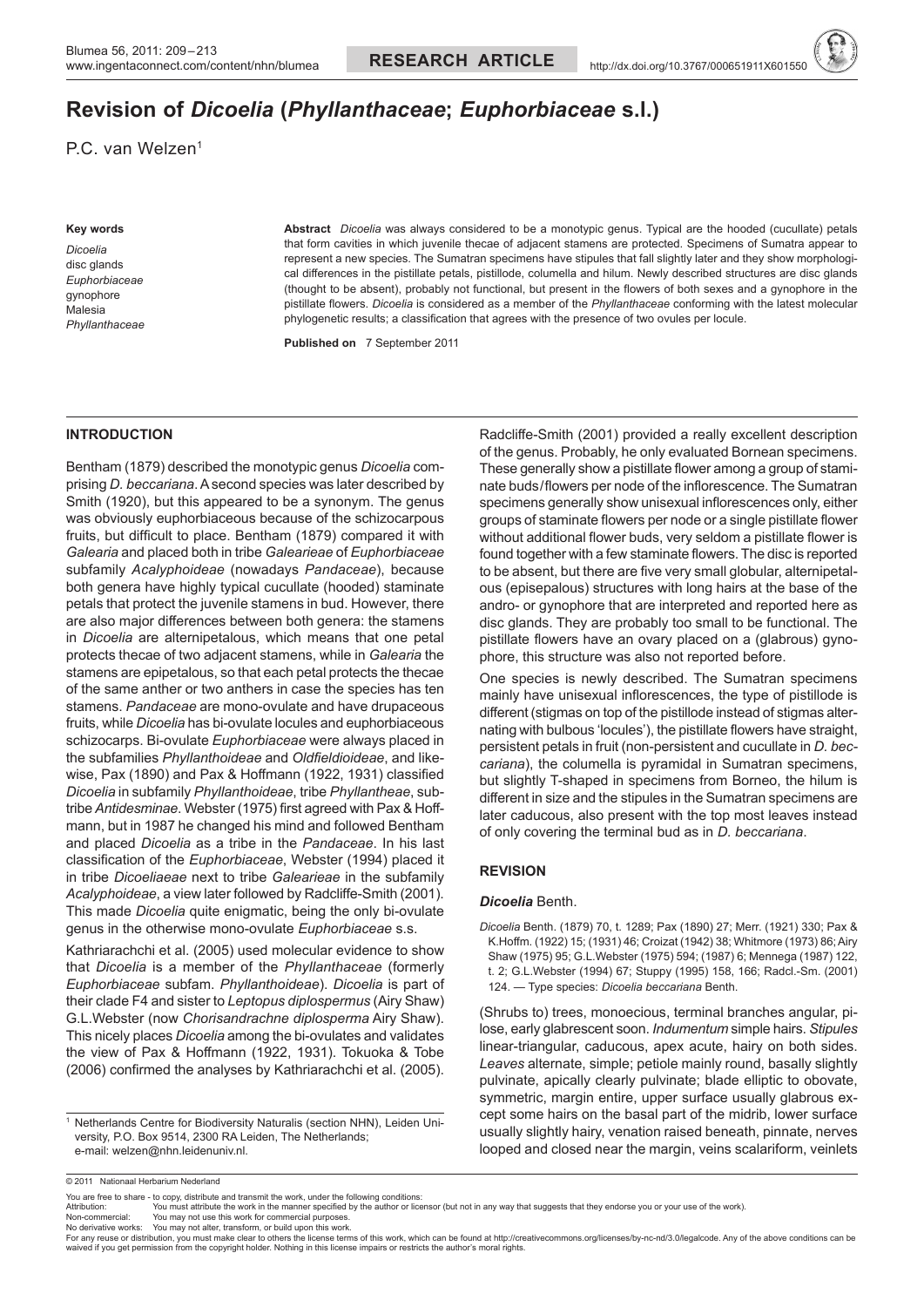

reticulate. *Inflorescences* axillary to subterminal racemiform thyrses (to pseudo-paniculate when subterminal), inserted slightly above the leaves, single per axil (to 2 together, second one much shorter), hairy, round to ribbed when dry, sexes variable, either only staminate with groups of flowers per node, pistillate with single flowers per node, or bisexual with groups of staminate and a central pistillate flower; bracts triangular, apex acute, hairy on both sides; bracteoles like bracts, but smaller; staminate flowers with even smaller subtending bracts. *Flowers* mainly white: pedicel round, hairy, light green; sepals 5, triangular, valvate, apex acute, hairy on both sides, white or greenish; petals 5, obovate, thick, white hairy on both sides, basal part stipe-like, patent when flowering, pinkish to distally red; disc glands indistinct, especially in staminate flowers, episepalous, small, global, hairy. *Staminate flowers*: petals cucullate, patent after anthesis, apex involute, hooded, grown

d france. The contract of the second p

1 mm

**Fig. 1** *Dicoelia beccariana* Benth. a. Staminate flower, showing different type of pistillode; b. staminate petal; c. pistillate flower with part of sepals and petals removed; d. pistillate petal, always hooded; e. fruit (a, b: *Keßler et al. Berau 287*; c, d: *Sidiyasa & Ambriansyah B 1490*; e: *Ambriansyah et al. Berau 945*; all L). — Drawing: Esmée Winkel.

together with the raised midrib, forming two cavities on both sides of midrib, midrib elongated as extended, free tip pointing horizontally; stamens 5, basally connate in an androphore, latter widening towards the top, hairy, filaments hairy, rose-pink, anthers elliptic, basifixed, opening introrse with lengthwise slits, both thecae separate, each in cavity of adjacent petals when young, yellow; pistillode hairy, with 5 stigmas extending above petals. *Pistillate flowers*: petals either straight, with an acute apex or cucullate with rounded apex; gynophore subglabrous, ovary 3- (or 4-)locular, tomentose, 2 ovules per locule, style absent or a short conical extension of the ovary, tomentose, stigmas linear, spatially separate from each other, hairy, apex widened, flat, spathulate, not split, differently coloured when dry. *Fruits* ovoid, not to slightly lobed, basally concave around gynophore, greyish green when young to brown, brown tomentose, dehiscing septifragally and partly loculicially from above;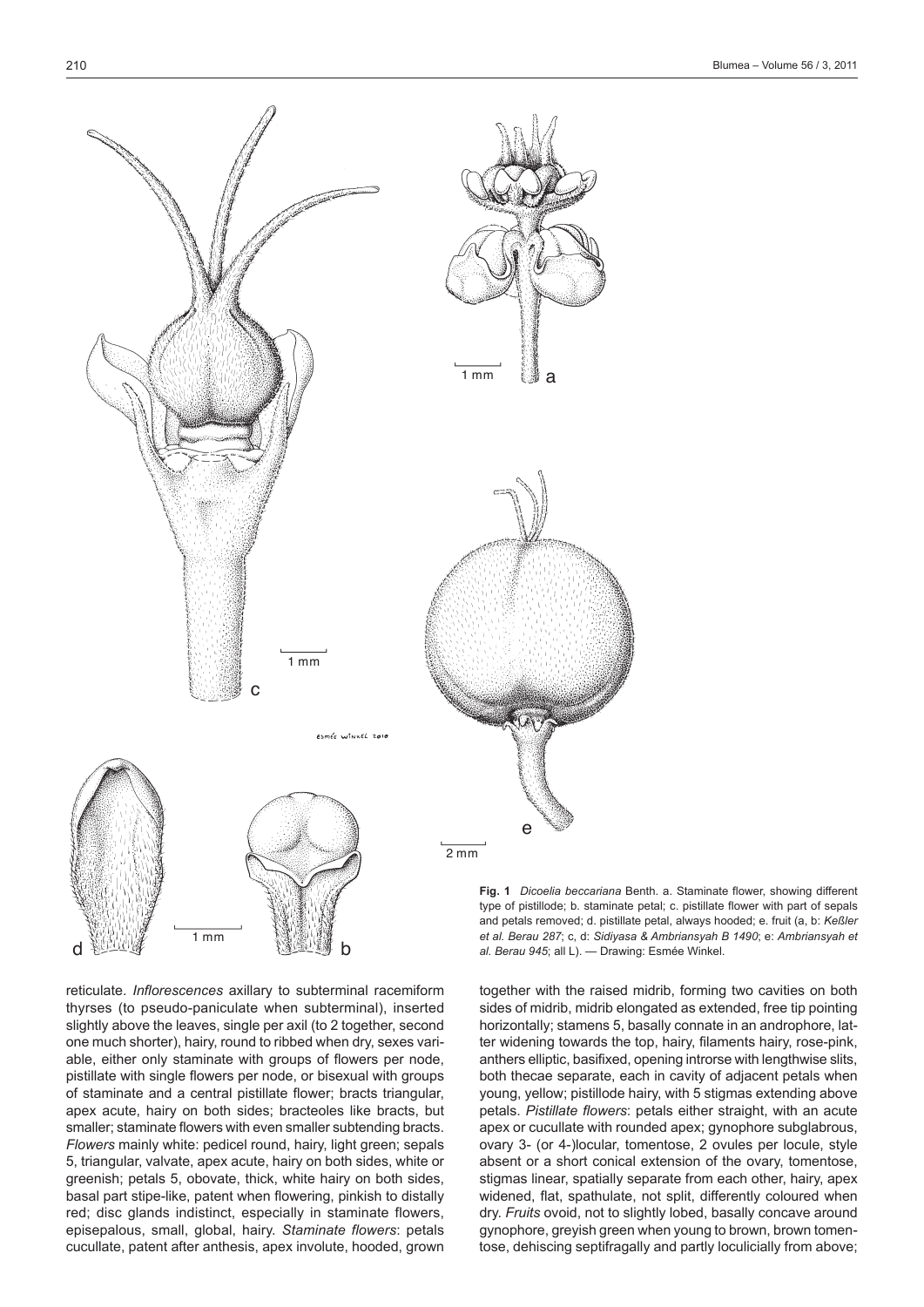



**Fig. 2** *Dicoelia sumatrana* Welzen. a. Habit; b. staminate flower with sepal and petal removed; c. staminate flower with petals and stamens removed showing androphore with pistillode; d. staminate petal; e. stamen in abaxial view; f. stamen in adaxial view; g. pistillate flower with part of sepals and petals removed; h. young pistillate petal still slightly hooded; i. old pistillate petal under fruit; j. fruit (a–h: *Achmad 1281*; i, j: *Forbes 3246a*; all L). — Drawing: Esmée Winkel.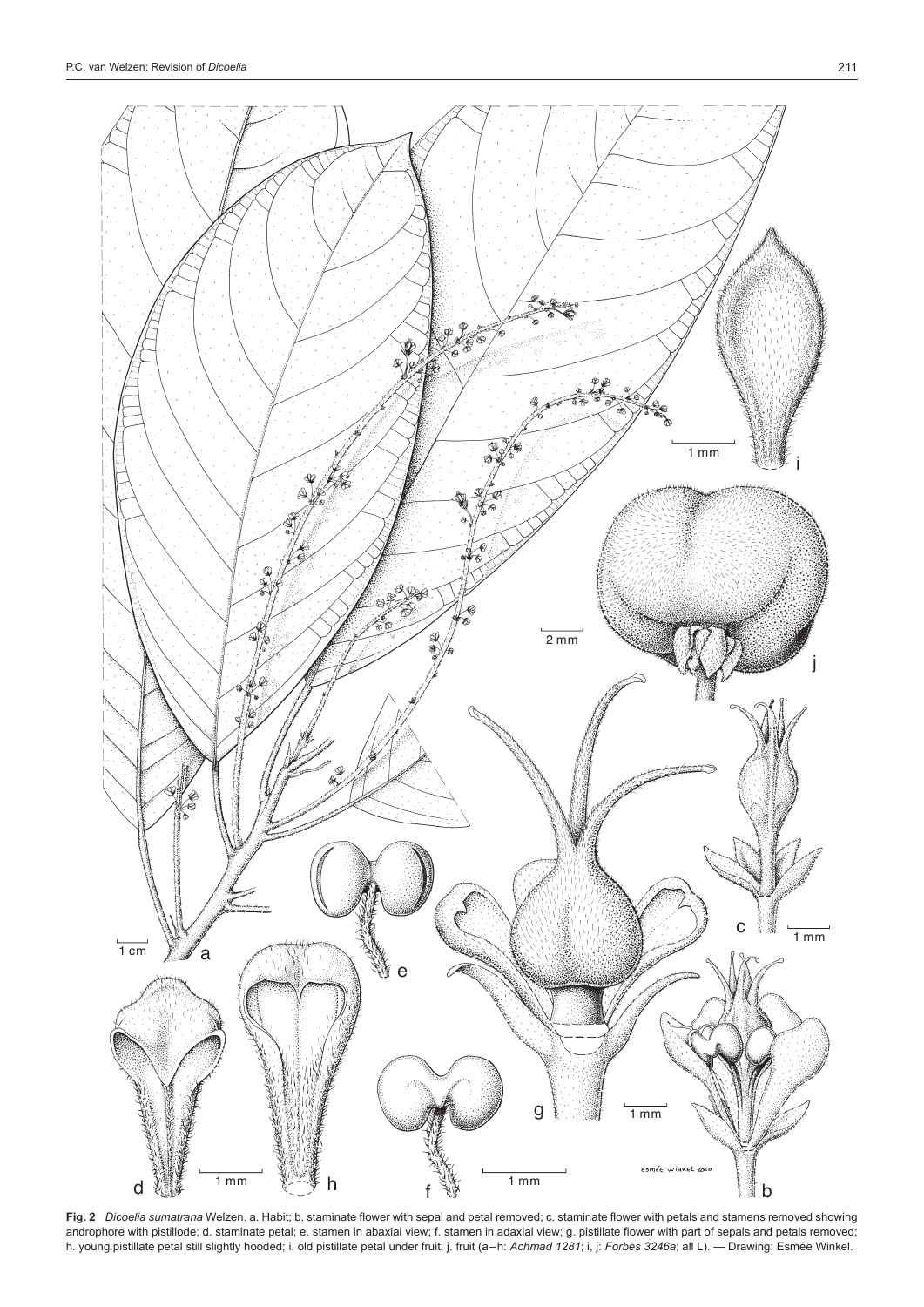wall woody, thin, c. 0.8 mm thick; sepals and on Sumatra petals persistent, reflexed; columella pyramidal or slightly T-shaped. *Seed* ovoid, flattened-triangular on inside, smooth, often slightly notched near hilum, arilloid absent.

Distribution — Two species, both endemic in Malesia, one found on Sumatra, the other on Borneo.

Wood — Wood shows resemblance to *Cleistanthus*, also part of the *Phyllanthaceae* (Mennega 1987). See also Kathriarachchi et al. (2005) for information on pollen and seed anatomy.

# **KEY TO THE SPECIES**

1. Pistillate petals cucullate (apically hooded), caducous in fruit. Pistillode consisting of 5 small, hairy globes alternating with ridges extending into 5 stigmas. Columella slightly T-shaped, c. 6 mm long. Stipules only protecting terminal bud of branchlets. Hilum elongate to obtriangular . . . . . . .

. . 1. *D. beccariana*

1. Pistillate petals slightly cucullate when young, straight and persistent in fruit. Pistillode with basal part ovary-like, with 5 stigmas on top . Columella pyramidal, 1–2 mm long. Stipules also present with uppermost leaves. Hilum small, round... . . 2. *D. sumatrana*

#### **1.** *Dicoelia beccariana* Benth. — Fig. 1; Map 1

- *Dicoelia beccariana* Benth. (1879) 70, t. 1289; Pax (1890) 27; Merr. (1921) 330; Pax & K.Hoffm. (1922) 17, f. 3; (1931) 46; Croizat (1942) 38; Airy Shaw (1972) 3; Whitmore (1973) 86; Airy Shaw (1975) 95. — *Beccari PB 1397* (holo K; iso FI?, n.v.), Borneo.
- *Dicoelia affinis* J.J.Sm. (1920) 392, t. 41, 42; Pax & K.Hoffm. (1922) 17. — Lectotype (selected here): *Hallier 1255* (holo L; iso K, L, 2 sheets), Indonesia, Borneo, Soengei Smittouw [= Sungai Semitau]; other former syntype: *Jaheri s.n.* (L, barcode L0146478), Indonesia, Borneo, Poeloe Madjang [= Pulau Majang].

(Shrubs to) trees, up to 20 m high, bole up to 15 m high, dbh up to 25 cm, monoecious; flowering branches 3–5.5 mm diam, brown. *Stipules* 4–6.3 by 1.2–1.3 mm, early caducous, only protecting terminal bud. *Leaves*: petiole 1.7–5 cm long; blade elliptic to obovate, 11.4–46 by 4.5–14.3 cm, length/width ratio 1.9–3.7, subcoriaceous, base (somewhat rounded to) cuneate, margin flat to recurved, apex (rounded to) acuminate, upper surface dark green, glabrous except some hairs (to hirsute) on the basal part of the midrib, lower surface lighter green, slightly

hairy (to hirsute on venation), venation flat to slightly sunken above, nerves 10–13 per side. *Inflorescences* up to 43 cm long, green to yellowish or pinkish green, per node groups of staminate flowers (or their buds or scars) and a central, single pistillate flower, sometimes only staminate flowers; bracts 1.5–2 by c. 0.5 mm. *Staminate flowers* 3.8–5.1 mm diam; pedicel 4.3–5 mm long; sepals 1–1.3 by 0.6–0.7 mm; petals 2–4 by 1.5–2.3 mm, 1–1.4 mm thick; stamens: androphore 1–2 mm high, filaments 0.8–1 mm long; pistillode consisting of 5 small, hairy globes alternating with ridges extending into 5 stigmas, latter pinkish. *Pistillate flowers* 5–6.3 mm diam; pedicel in fruit 3–8.3 mm long; sepals 1.5–3 by 0.7–1.4 mm; petals 3–4.2 by 0.7–1.1 mm, apex culculate with extended midrib, caducous, leaving thick, diamond-shaped scars; gynophore c. 1 mm high, ovary 2.5–3 by 1.7–3 mm, style absent, stigmas 2.7–6.5 mm long, greenish. *Fruits* 8–10 by 10–12 mm, not lobed; only sepals persistent, reflexed; columella slightly T-shaped, c. 6 mm long. *Seeds* 6–9 by 5.3–6.4 by 5–6 mm, hilum elongate to obtriangular.

Distribution — Endemic on Borneo.

Habitat & Ecology — Primary lowland dipterocarp forest, riverine forest, primary kerangas forest, swamp forest seasonally inundated for at least 2–3 months, secondary forest, logged over forest; soil: Acid kaolin clay (pH 4), yellow sandy clay to leached pale yellow sand. Altitude: 10–400(–800) m. Flowering: February to November; fruiting: more or less whole year through.

Vernacular names — Indonesian Borneo: Belet, Kemelat.

## **2.** *Dicoelia sumatrana* Welzen, *sp. nov.* — Fig. 2; Map 1

A *Dicoelia beccariana* foliis distalibus longiore stipulatis, petalis pistillatis juvenibus aliquantum cucullatis rectis persistentibus in fructu, pistillodio parte basali ovario similis apicaliter stigmatibus 5, columella pyramidali 1–2 mm longa, hilo minuto rotundato differt. — Typus: *Achmad 1281* (holo L; iso L, 2 sheets), Sumatra, Simaloer Island [= Pulau Simeulue].

Shrubs, monoecious, up to 1.5 m high, probably also small trees; flowering branches 3–5.5 mm diam. *Stipules* 4–9 by 1.5–1.6 mm, caducous, but present with several apical leaves. *Leaves*: petiole 3–5 cm long; blade 12–34 by 4.8–14.3 cm, length/width ratio 2.1–2.7, symmetric, papery to somewhat coriaceous, base cuneate, margin flat, apex acuminate, upper surface glabrous except some hairs on the basal part of the midrib, lower surface slightly hairy, venation slightly raised above, nerves 12–15 per side. *Inflorescences* up to 24 cm long, hairy, round, generally



**Map 1** Distribution of *Dicoelia beccariana* Benth. ( $\bullet$ ) and *D. sumatrana* Welzen ( $\star$ ).